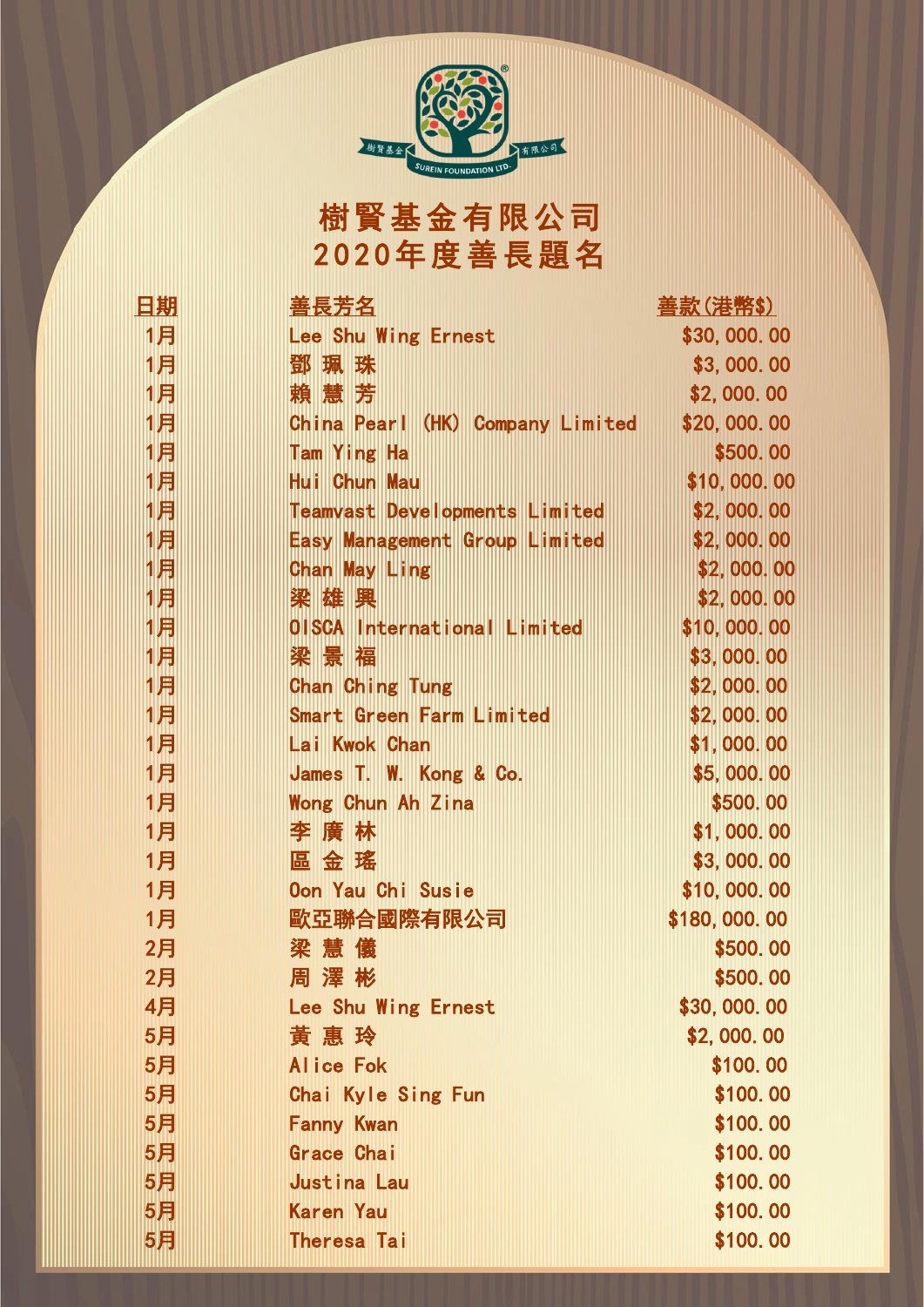

樹賢基金有限公司 2 0 2 0年度善長題名

| 旧期  |                                                  | 善款(港幣\$)     |
|-----|--------------------------------------------------|--------------|
| 5月  | Vivian Tsui                                      | \$100.00     |
| 5月  | Lam Wai Wah                                      | \$100.00     |
| 5月  | 陳國良                                              | \$1,000.00   |
| 5月  | <b>Kong Tze Wing</b>                             | \$1,000.00   |
| 5月  | <b>Chan Yuen Wah Alexander</b>                   | \$1,000.00   |
| 5月  | <b>Chan Yee Man</b>                              | \$1,000.00   |
| 5月  | 仇<br>永<br>平                                      | \$1,000.00   |
| 5月  | 區王倪<br>瑤思                                        | \$1,000.00   |
| 5月  | 金碧漢                                              | \$1,000.00   |
| 5月  | 順                                                | \$1,000.00   |
| 5月  | 景福<br>梁                                          | \$1,000.00   |
| 5月  | The Hung Shui Kiu Residents' Welfare Associaiton | \$3,000.00   |
| 6月  | Chai Kyle Sing Fun                               | \$400.00     |
| 6月  | 陳美玲                                              | \$400.00     |
| 6月  | 李惠芳                                              | \$500.00     |
| 6月  | Au Yin Shan                                      | \$1,000.00   |
| 6月  | Leung King Fook Jackson                          | \$2,000.00   |
| 6月  | 廖 志 明                                            | \$2,000.00   |
| 6月  | 鄧珮珠                                              | \$1,000.00   |
| 6月  | 歐亞聯合國際有限公司                                       | \$180,000.00 |
| 11月 | Lau Kin Wah                                      | \$1,500.00   |
| 11月 | Wan Chi Tin                                      | \$20,000.00  |
| 11月 | 吳 文 拱                                            | \$3,500.00   |
| 11月 | Lee Shu Wing Ernest                              | \$30,000.00  |
| 11月 | 無名氏                                              | \$20,000.00  |
| 11月 | 劉 梓 琛                                            | \$500.00     |
| 11月 | 曾道平                                              | \$13,000.00  |
| 11月 | 無名氏                                              | \$20,000.00  |
| 11月 | 無名氏                                              | \$1,000.00   |
| 11月 | K C Tsui Engineering Limited                     | \$3,000.00   |
| 11月 | Rendezvous Travel Service Limited                | \$11,000.00  |
| 11月 | Lee Shu Wing Ernest                              | \$10,000.00  |

щ